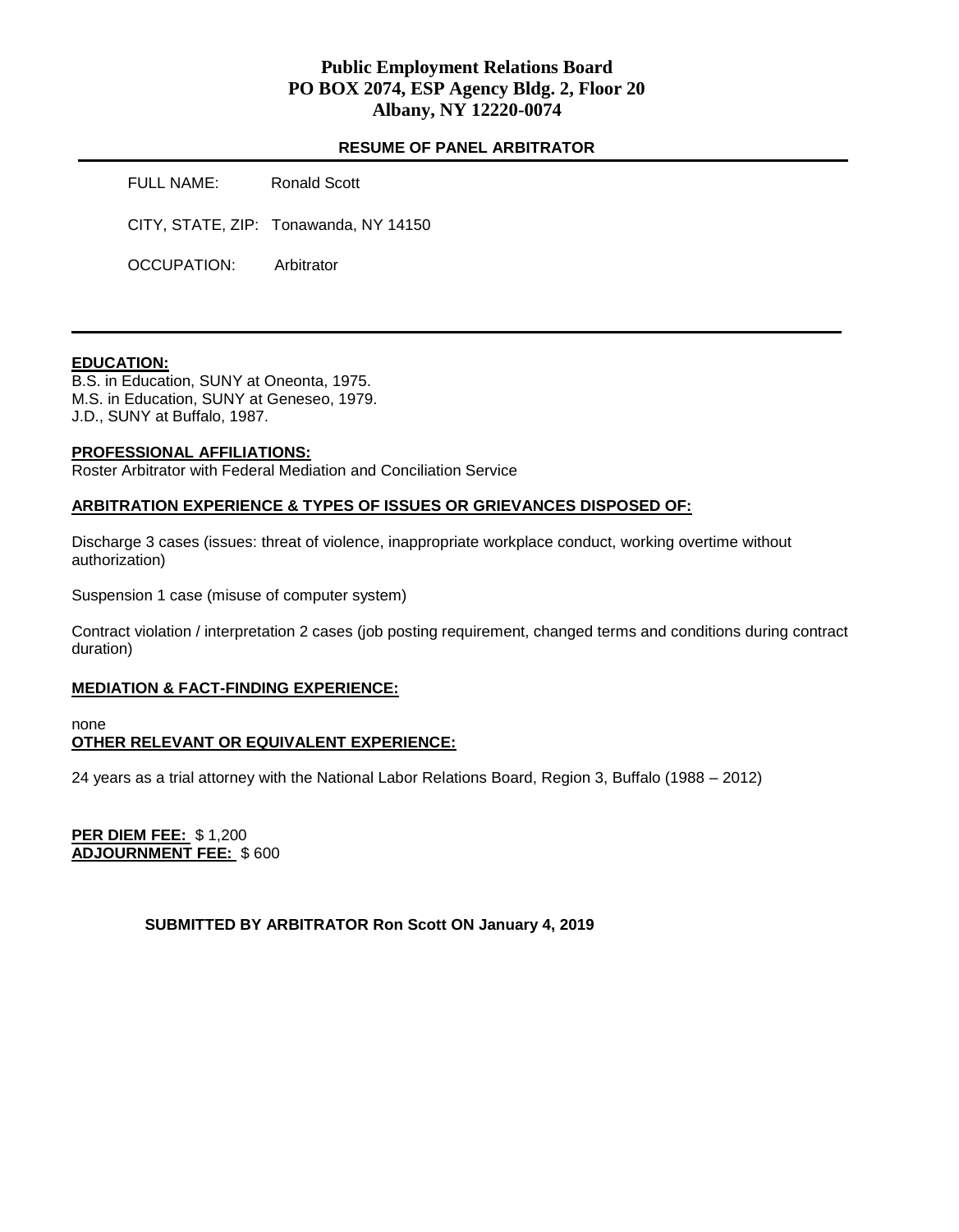# **Public Employment Relations Board PO BOX 2074, ESP Agency Bldg. 2, Floor 20 Albany, NY 12220-0074**

## **BILLING DISCLOSURE STATEMENT**

## ARBITRATOR'S NAME: **Ronald Scott**

The following is a description of my fees and expenses:

## A) HEARING TIME.

- (1) My per diem is  $$1,200$  for each day or any part thereof spent hearing a case.
- (2) If a hearing day exceeds 8 hours, I charge:

 $\Box$ a second full per diem  $x\Box$ a prorated per diem

 $\Box$ no additional charge  $\Box$ other (describe) :

(3) Additional comments:

## B) STUDY TIME.

- (1) I charge \$ 1,200 for each day spent in preparation of the opinion and award.
- (2) This charge  $x$  will  $\Box$  will not be prorated for partial days devoted to such preparation.
- (3) Additional comments:

### C) TRAVEL TIME AND EXPENSES.

(1) When travel time plus hearing time exceeds 8 hours in a calendar day:

 $\Box$  Not applicable (no additional charge)

x I charge as follows (describe): prorated, but no charge for travel within Erie and Niagara counties.

(2) I charge for actual, travel-related expenses incurred in connection with the case  $x \square YES \square NO$ .

Where appropriate, a mileage charge for auto travel will be billed at:

 $x \cap$  Prevailing IRS rate  $\Box$  Other (describe):

(3) When the scheduled hearing day(s) requires an overnight stay:

 $x$  There is no charge, other than for lodging and subsistence.

 $\Box$ I charge as follows (describe):

(4) Additional Comments: